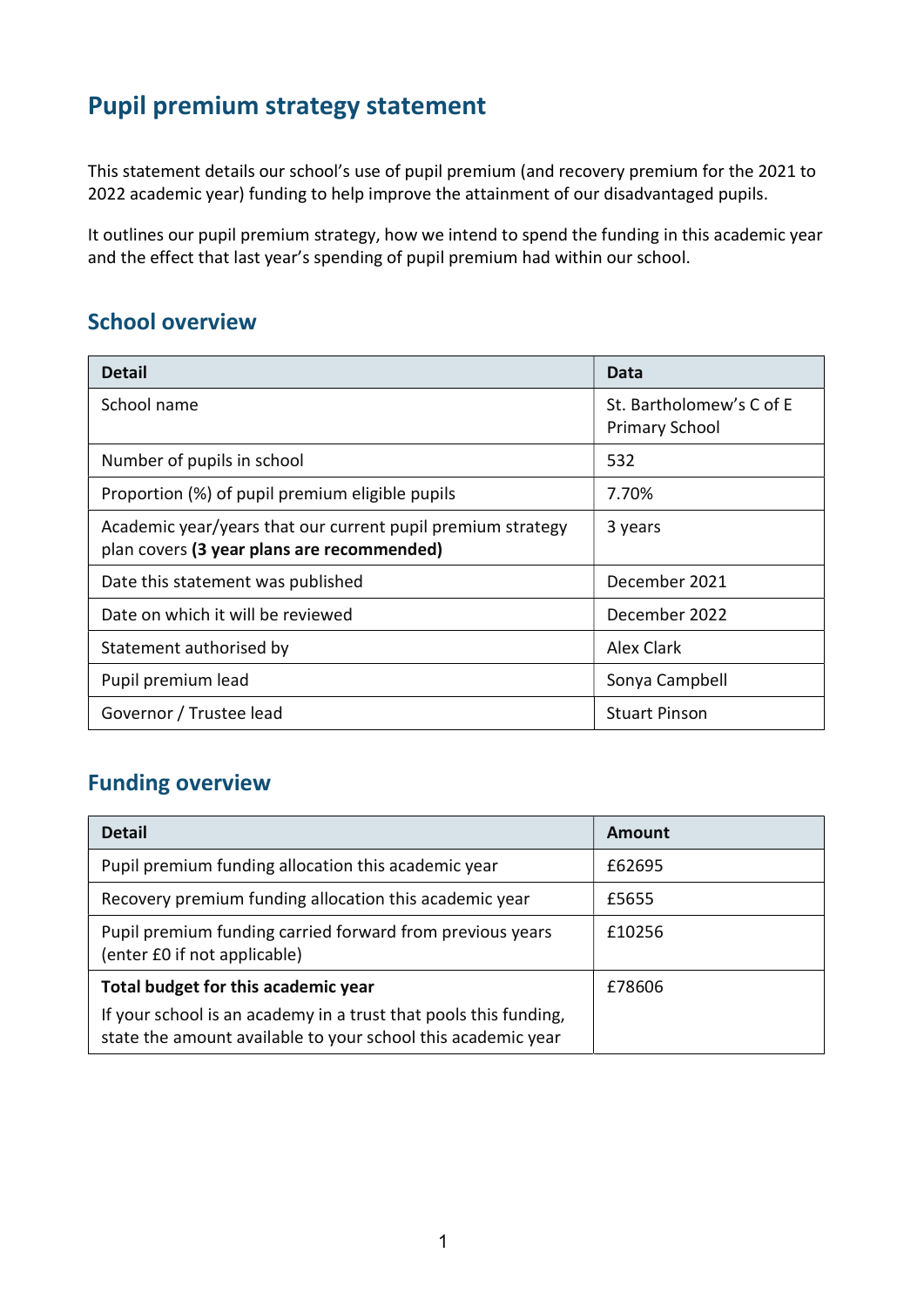# Part A: Pupil premium strategy plan

## Statement of intent

[Taken from school's 'Pupil Premium Policy', Spring 2020]

#### We aim:

- to ensure that teaching and learning opportunities meet the needs of all of the pupils and acknowledge the importance of research-based approaches and developing a learning community through effective CPD;
- to support children on Pupil Premium and Pupil Premium 'Plus' with academic and emotional wellbeing;
- to 'close the gap' on [their] non-disadvantaged peers.

All of our work through the pupil premium will be aimed at accelerating progress moving children to at least age-related expectations. Initially this will be in reading, writing and maths.

Pupil premium funding will be allocated following a needs analysis which will identify priority classes, groups or individuals.

## **Challenges**

This details the key challenges to achievement that we have identified among our disadvantaged pupils.

| <b>Challenge</b><br>number | <b>Detail of challenge</b>                                                                                                           |
|----------------------------|--------------------------------------------------------------------------------------------------------------------------------------|
| 1                          | Poor acquisition of reading skills at word (phonic application) and/ or text<br>(comprehension) level;                               |
| $\mathcal{P}$              | Writing skills development - particularly handwriting, spelling; children display poor<br>stamina and confidence to apply.           |
| 3                          | Poor (perception) of attendance and understanding of impact, i.e. missed learning                                                    |
| 4                          | Social, emotional issues - low self-esteem, ability to share (incl space) amplified by<br>COVID/ lockdown circumstances;             |
| 5                          | Parental engagement - lack of home education support/learning; low (academic)<br>expectation                                         |
| 6                          | Preparation for <b>transition</b> points - academic resilience to manage change.                                                     |
| 7                          | Writing skills development/ progress - particularly handwriting, spelling; children<br>display poor stamina and confidence to apply. |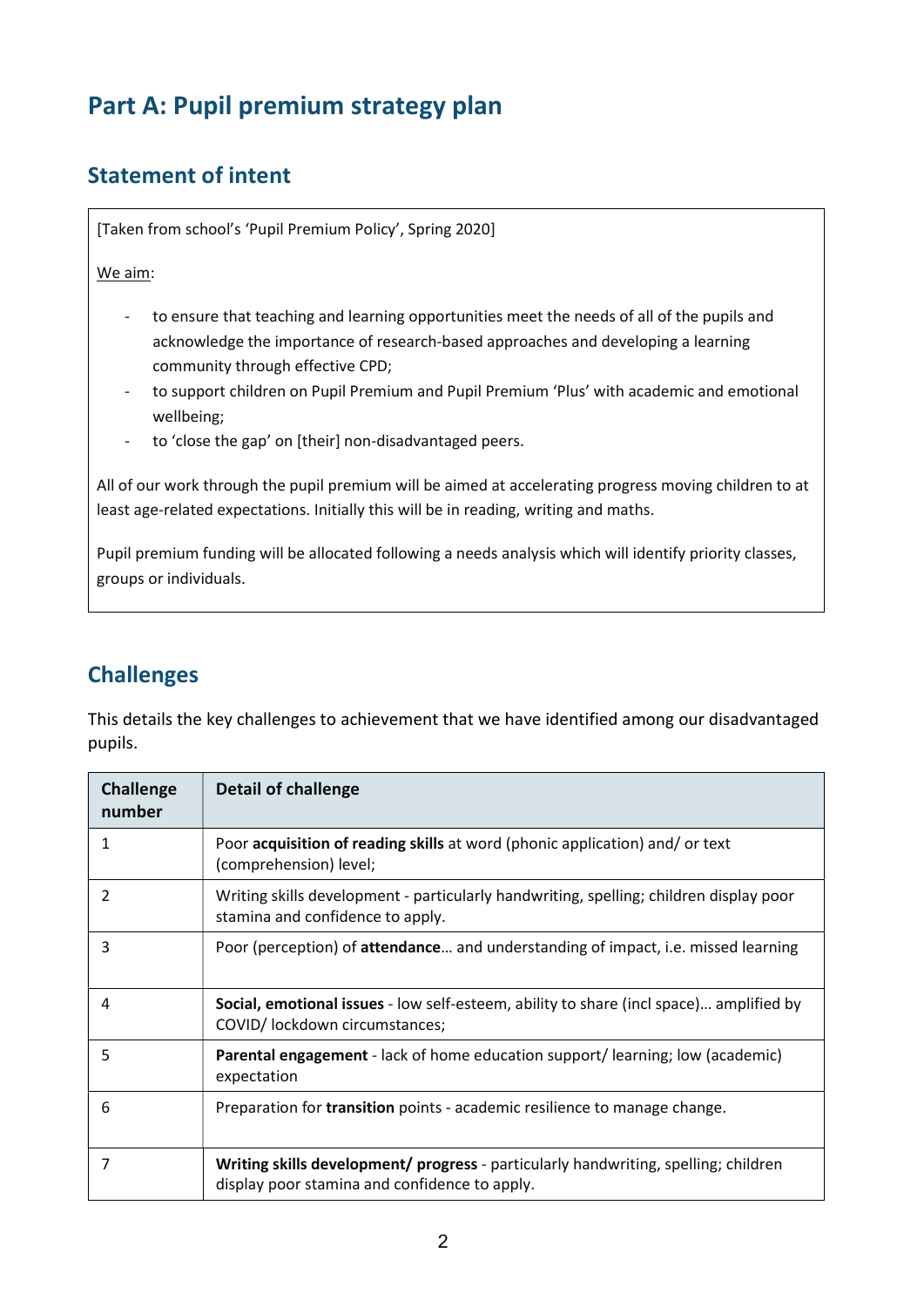#### Intended outcomes

This explains the outcomes we are aiming for by the end of our current strategy plan, and how we will measure whether they have been achieved.

| <b>Intended outcome</b>                                                                                                                 | <b>Success criteria</b>                                                                                                                                                                                    |
|-----------------------------------------------------------------------------------------------------------------------------------------|------------------------------------------------------------------------------------------------------------------------------------------------------------------------------------------------------------|
| To raise and maintain staff awareness of the<br>issues and influences linked with 'disadvantage'                                        | Lead role 'championing' pupil premium est - incl<br>responsibility for: Close progress and attainment<br>tracking (from EYFS - Y6); linked with, overview of<br>intervention work - maintained dynamically |
| Reading Recovery - tutoring implemented initial                                                                                         | RR teacher recruited; All children to achieve the                                                                                                                                                          |
| KS1 focus                                                                                                                               | expected standard in reading by the end of KS1                                                                                                                                                             |
| Improve attendance (% absence) of FSM/PPm                                                                                               | Systems in place to make parents/ carers aware of                                                                                                                                                          |
| pupils - reduce likelihood of lost learning, further                                                                                    | developing issues and 'real' impact on learning;                                                                                                                                                           |
| gaps                                                                                                                                    | Attendance surgeries with EWO est.                                                                                                                                                                         |
| 'Learning to learn' - improve children's learning<br>readiness and develop meta-cognition                                               | Children develop strategies to regulate their<br>emotions and bolster their confidence as successful<br>learners                                                                                           |
| Personalised learning, informing intervention -                                                                                         | Improved understanding to inform QFT; Targeted                                                                                                                                                             |
| identifying and addressing individual barriers                                                                                          | support and resources where most effective                                                                                                                                                                 |
| Enable provision of wider curriculum                                                                                                    | Building on children's 'one-page profile', e.g.                                                                                                                                                            |
| opportunities                                                                                                                           | swimming lessons, road safety lessons                                                                                                                                                                      |
| Staff CPD - focussed, purposeful and quality INSET<br>planned/training sought to enhance teaching<br>and children's learning experience | Research/evidence-based opportunities sought;<br>Further training on 'Read, write' spelling programme,<br>systematic, synthetic phonics; INSET includes -<br>subject specific updated practices            |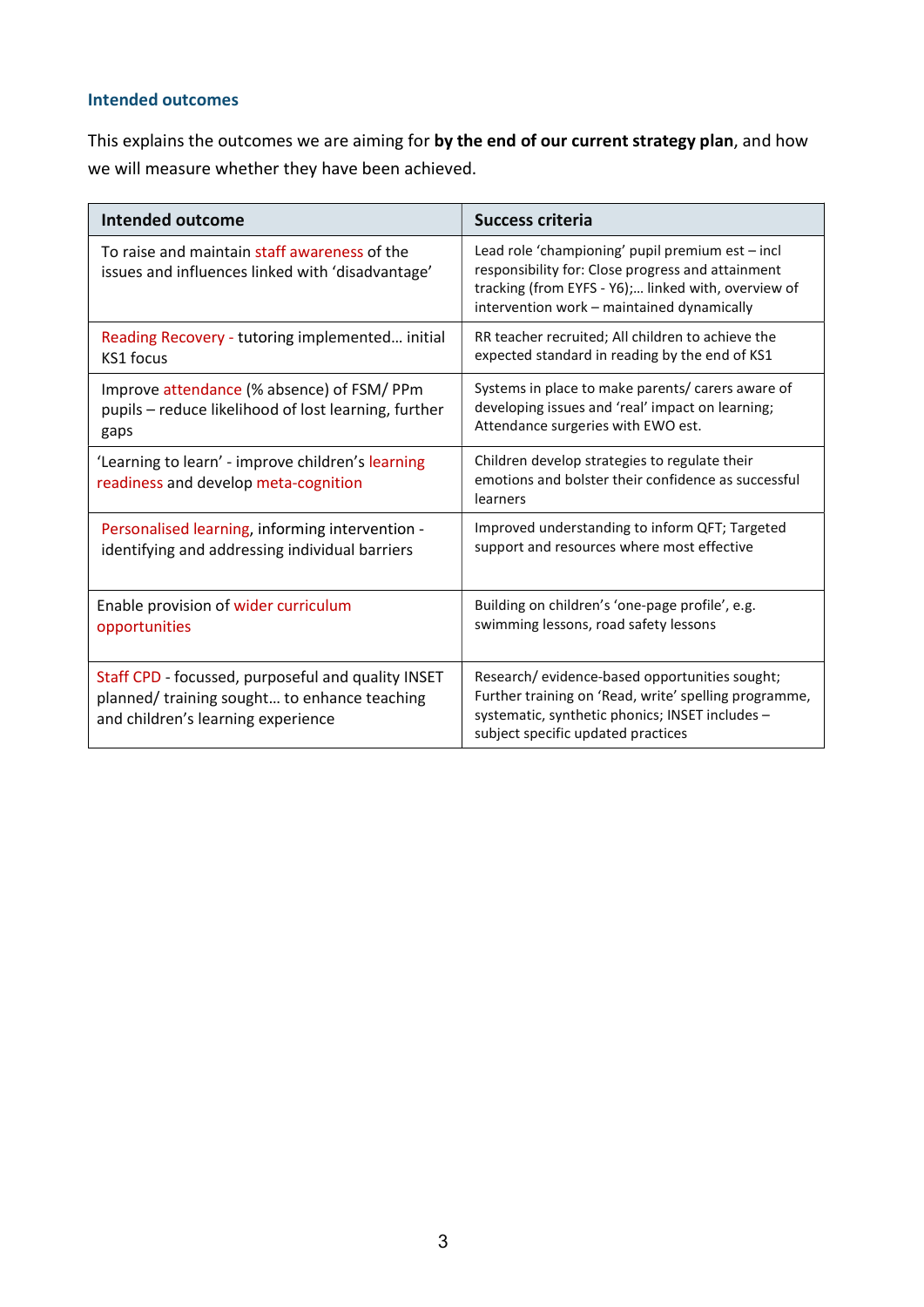## Activity in this academic year

This details how we intend to spend our pupil premium (and recovery premium funding) this academic year to address the challenges listed above.

#### Teaching (for example, CPD, recruitment and retention)

Budgeted cost: £ 1750 from School Budget

| <b>Activity</b>                                                                             | Evidence that supports this approach                                                                                                                                                                 | Challenge number(s)<br>addressed |
|---------------------------------------------------------------------------------------------|------------------------------------------------------------------------------------------------------------------------------------------------------------------------------------------------------|----------------------------------|
| Training (x4 staff mtg<br>sessions) and implement<br>updated synthetic<br>phonics programme | Ensuring children have a well-trained and<br>effective teacher has been found to be the<br>most important lever a school can use to<br>improve pupil outcomes.                                       | 1, 2                             |
| Training - 'Read, write,<br>spell'                                                          | Spelling identified as key issue - Ensuring<br>children have a well-trained and effective<br>teacher has been found to be the most<br>important lever a school can use to<br>improve pupil outcomes. | 1, 2                             |

### Targeted academic support (for example, tutoring, one-to-one support structured interventions)

Budgeted cost: £ 126202 - £72109 from School Budget / £54093 from Pupil Premium

| <b>Activity</b>                             | Evidence that supports this approach                                                                     | Challenge number(s)<br>addressed |
|---------------------------------------------|----------------------------------------------------------------------------------------------------------|----------------------------------|
| Catch-up intervention                       | Small group targeted support                                                                             | 1, 2, 7                          |
| Y6 extra teacher                            | Smaller groups for English and Maths to<br>support learning                                              | 1, 2, 7                          |
| Wave 3                                      | Evidence shows 1:1 programme impacts<br>positively on children's reading and writing.                    | 1, 2, 7                          |
| Extra support in class<br>from general LSAs | Support for children in class to ensure<br>quality first teaching                                        | 1, 2, 7                          |
| Enhancement groups                          | Small before and after school groups led by<br>teachers/HLTAs/LSAs during Spring 2021<br>and Summer 2021 | 1, 2, 7                          |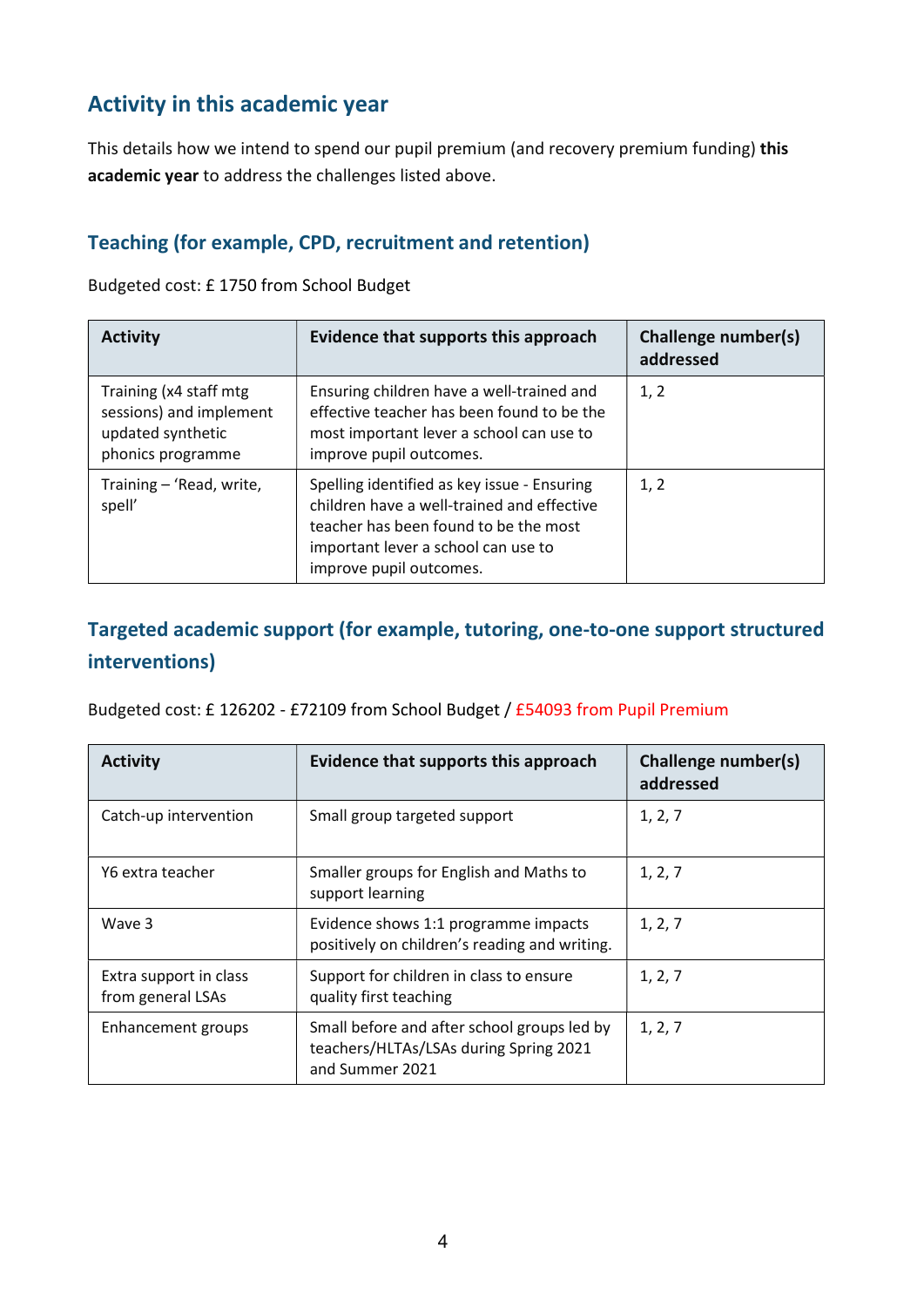## Wider strategies (for example, related to attendance, behaviour, wellbeing)

| <b>Activity</b>                                           | Reasoning/ Evidence that supports this<br>approach                                                              | <b>Challenge</b><br>number(s)<br>addressed |
|-----------------------------------------------------------|-----------------------------------------------------------------------------------------------------------------|--------------------------------------------|
| Children have sessions with ELSA -<br>1:1 and small group | Evidence that disadvantaged children have lower<br>self- esteem which impacts negatively on their<br>attainment | 4,6                                        |
| Appointment of an EWO                                     | Comprehensive and consistent approach to<br>tackling poor attendance and 'l'-ateness                            | 3                                          |
| Subsidised trips/visits                                   | Children participate in wider experiences of<br>school life                                                     | 4                                          |
| Subsidised attendance at after-<br>school clubs           | Enhanced school/ life experience                                                                                | 4                                          |
| Peripatetic music tuition<br>(instrumental and singing)   | Enhanced curriculum experience<br>and life opportunities                                                        | 4                                          |
| School milk provided / School Meals                       | Healthy schools - making healthy choices and<br>understanding important aspects of diet                         | 3                                          |
| Purchase of school uniform                                | Sense of belonging through children dressed<br>appropriately                                                    | 4, 6                                       |

Budgeted cost: £42171 - £23313 from School Budget / £18858 from Pupil premium

#### Total budgeted cost: £ 170123

#### From School Budget £ 97172

#### From Pupil Premium £ 72951

Pupil Premium Balance £5655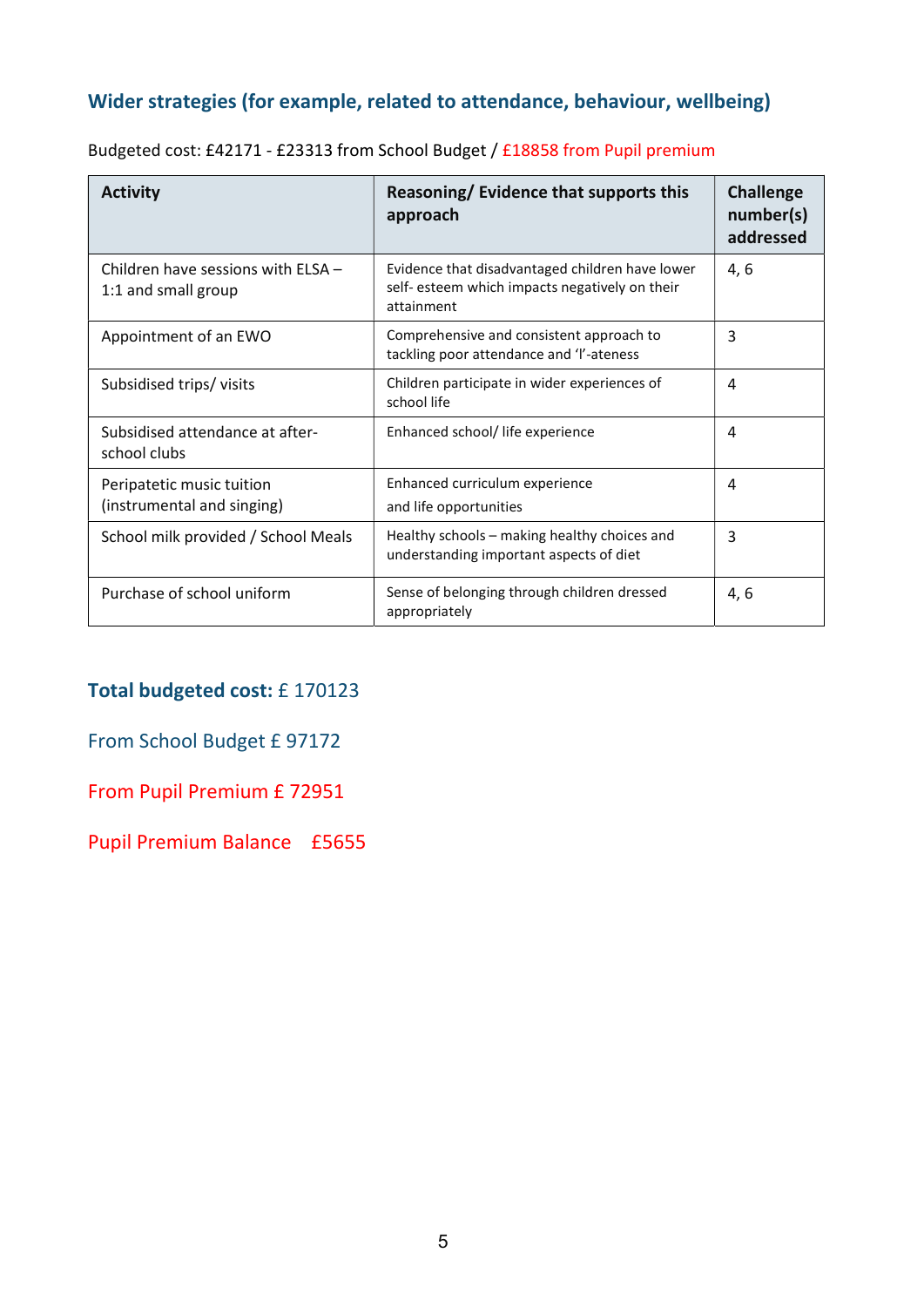B: Review of outcomes in the previous academic year

### Pupil premium strategy outcomes

This details the impact that our pupil premium activity had on pupils in the 2020 to 2021 academic year.

- Evidence suggest that COVID-19 has had a disproportionately high impact on the education of disadvantaged pupils;
- many disadvantaged children benefited from participation in catch-up / enhancement groups. These were led and managed by teachers and support staff;
- Although children recorded small steps of progress, the overall picture of pupil progress and attainment for this group of learners remains poor compared to expected national standards;
- During Spring 2021, children were provided with laptop computers where required. This was successful in increasing engagement with home learning and has been extended for our Year 6 children in 2021/22;
- The work of the EWO has started to impact advice has been acted on in order to work with families to boost children's attendance at school;
- **Some elements of expenditure, eg music tuition and trips, were not fully realised due to** COVID restrictions. Some disadvantaged children did benefit from participation in extracurricular and holiday clubs. We actively approached some of our vulnerable families in relation to this.

Due to COVID-19, performance measures have not been published for 2020 to 2021, and 2020 to 2021 results will not be used to hold schools to account. Given this, please point to any other pupil evaluations undertaken during the 2020 to 2021 academic year, for example, standardised teacher administered tests or diagnostic assessments such as rubrics or scales.

If last year marked the end of a previous pupil premium strategy plan, what is your assessment of how successfully the intended outcomes of that plan were met?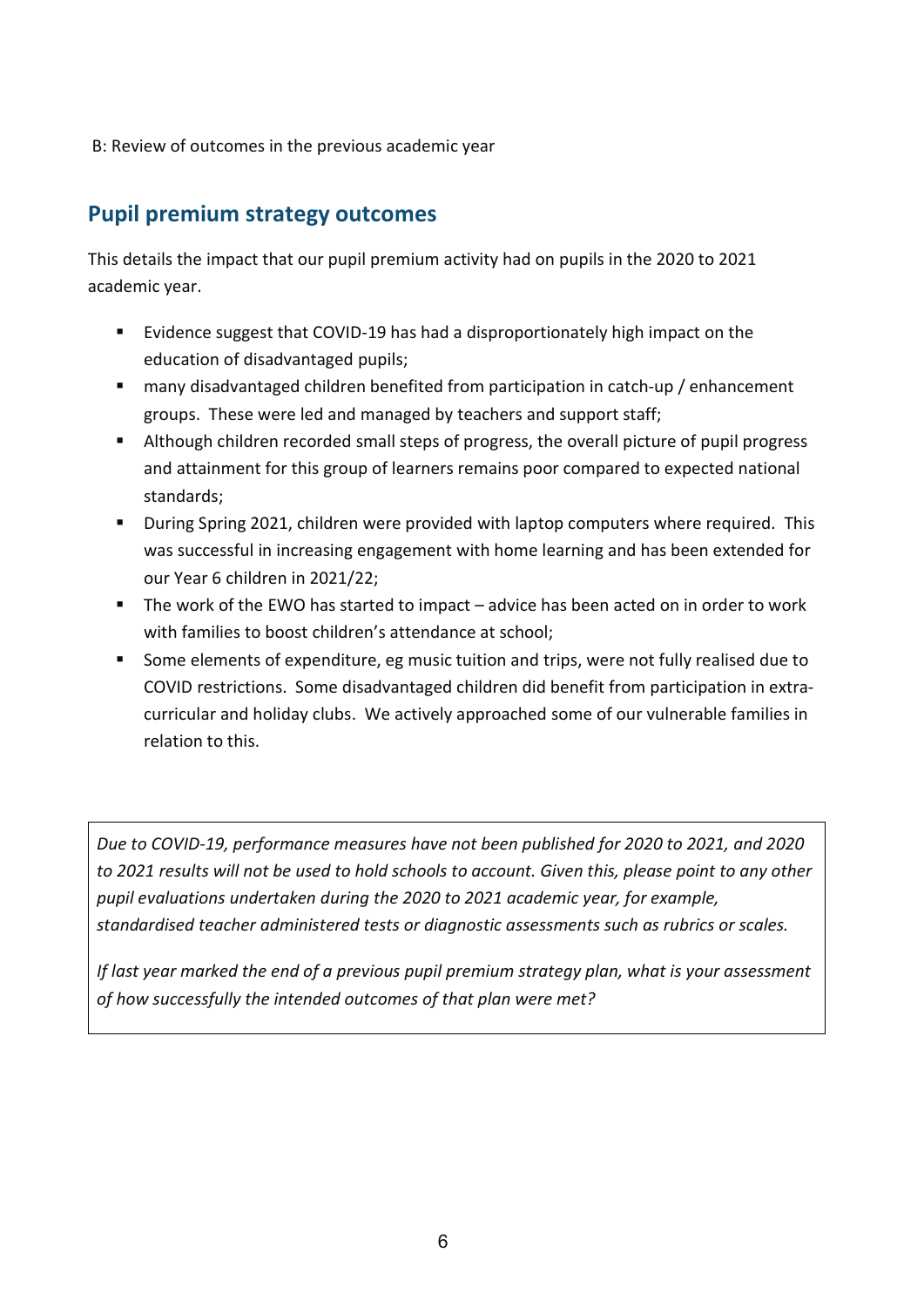## Externally provided programmes

Please include the names of any non-DfE programmes that you purchased in the previous academic year. This will help the Department for Education identify which ones are popular in England

| Programme                | <b>Provider</b>                       |
|--------------------------|---------------------------------------|
| Read, Write Inc Spelling | Oxford University Press - Ruth Miskin |
| <b>PSHE</b>              | Jigsaw                                |
| <b>Maths No Problem</b>  | Years 1-4                             |
| White Rose maths         | Year 5,6                              |

## Service pupil premium funding (optional)

For schools that receive this funding, you may wish to provide the following information:

| <b>Measure</b>                                                                    | <b>Details</b>                                                                           |
|-----------------------------------------------------------------------------------|------------------------------------------------------------------------------------------|
| How did you spend your service pupil premium<br>allocation last academic year?    | Children received a learning pack containing<br>books linked to their curriculum topics. |
| What was the impact of that spending on service<br>pupil premium eligible pupils? | Children engaged in their learning.                                                      |